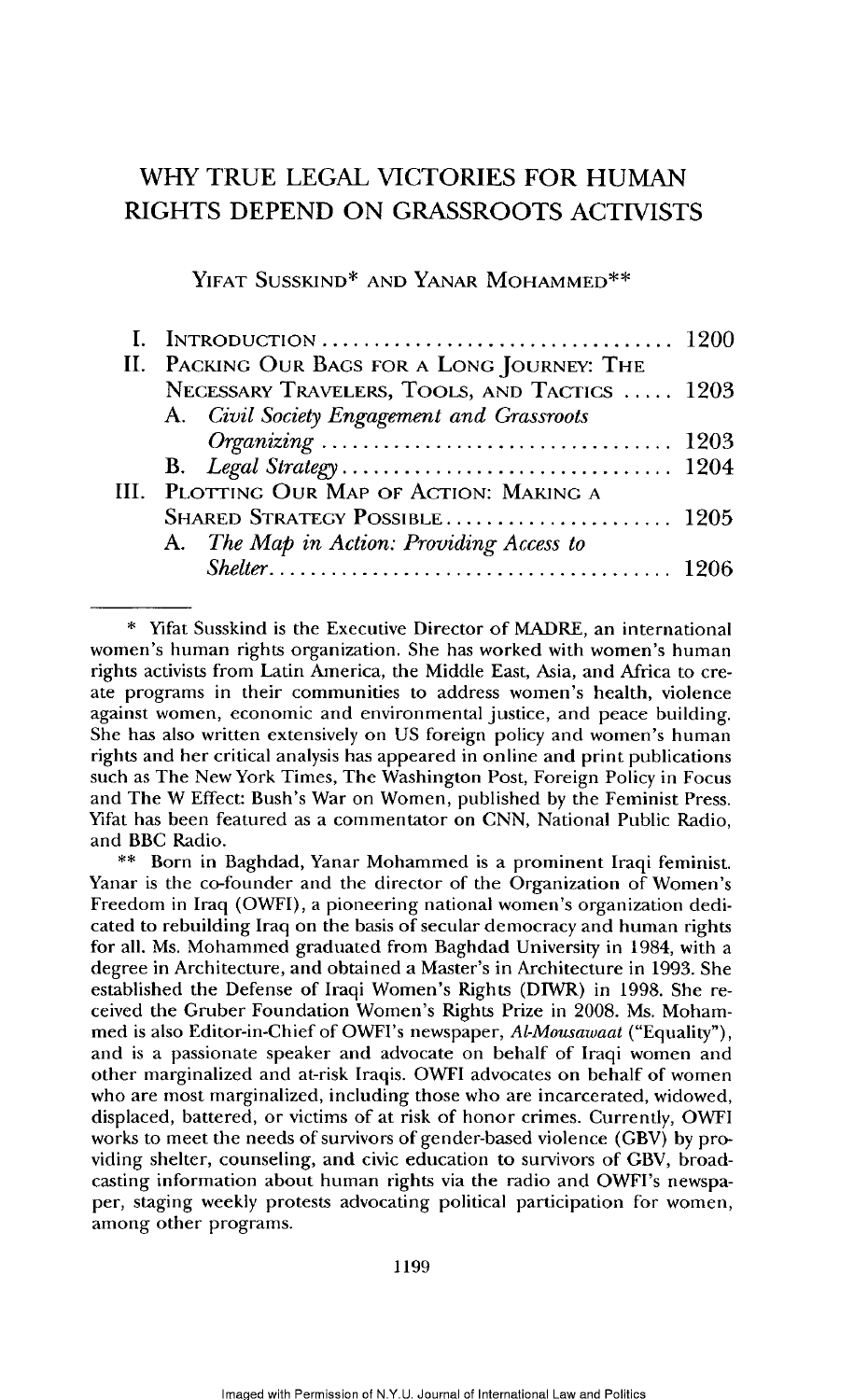[Vol. 48:1199

## I. INTRODUCTION

Consider the landmark human rights victories of our age: winning the U.S. federal right to marriage equality, the *Roe v. Wade'* decision, the creation of the International Criminal Court, and the passage of U.N. Security Council Resolution 13252 mandating women's role in peace-building. The collective memory of the human rights advocacy community and of popular discourse tends to enshrine these wins into singular moments-as a celebrated arrival at a destination after a long journey.

However, the first step of any successful journey begins by understanding your destination and choosing the right map to get there. In many attempts by human rights activists to right harmful policies, we seek our victory via established legal or legislative structures to file cases and secure judgments. We mark a destination on our map: a legal ruling or legislative result mandating policy action. Yet, the lasting social change we seek remains elusive, failing to fully transfer to the realities of people's lives, the true goal of social change efforts. Decades after *Roe v. Wade,* U.S. women still struggle to access their right to an abortion.<sup>3</sup> Same-sex couples seeking marriage licenses still face discrimination and can be turned away by rogue and bigoted city clerks.<sup>4</sup>The International Criminal Court (ICC) has struggled to legitimize and implement its rulings,<sup>5</sup> and women's civil society constituencies remain ex-

*4. See, e.g.,* SHERYL **GAY** STOIBERG, *Kentucky Clerk Defies Court on Marriage Licenses for Gay Couples,* N.Y. TIMES (Aug. 13, 2015), http://www.nytimes .com/2015/08/14/us/kentucky-rowan-county-same-sex-marriage-licenseskim-davis.html.

*5. See generally* **WOMEN'S INITIATIVES** FOR **GENDER JUSTICE, GENDrER** RE-- PORT **CARl) ON** THE **INTERNATIONAL** CRIMINAL **COURT** 2013 (Mar. 2014), http:/ /iccwornen.org/documents/Gender-Report-Card-on-the-ICC-2013.pdf.

<sup>1.</sup> Roe v. Wade, 410 U.S. 113 (1973).

<sup>2.</sup> S.C. Res. 1325 (Oct. 31, 2000).

*<sup>3.</sup> State Policies in Brief: An Overview of Abortion Laws,* GUTTMACHER INST. (Apr. 1, 2016), https://www.guttmacher.org/sites/default/files/state-policy \_overview\_files/spib\_oal.pdf.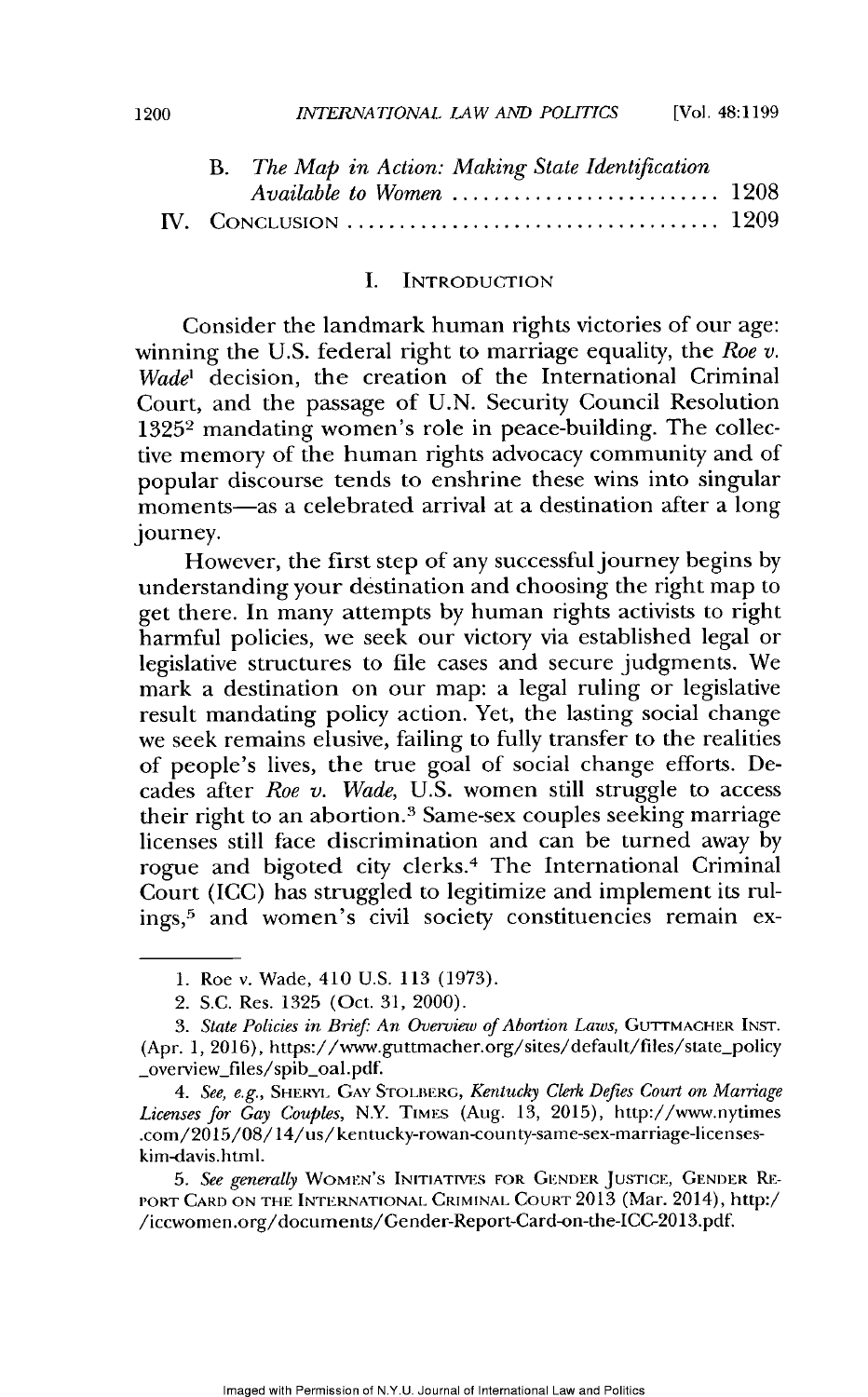cluded from far too many peace negotiations. $6$  As human rights advocates, we reach a legal victory and stand on that X marked on our map and wonder why we are still not where we had hoped to be.

The reason is this: we were only looking at part of our map, and that X we marked is not the destination. Securing a new law or policy is barely the halfway point, and we still need to plot the coordinates for the remainder of the journey.

The destination X we should mark on our map lies far beyond a legal victory and stands for a deeply rooted and durable shift in local practice, achieved through engagement with key stakeholders and local authorities. This destination can only be reached through a strategy that prioritizes grassroots implementation. To plot the remaining coordinates on our journey, we must combine the complementary perspectives of grassroots community leaders, who best understand the local contexts where policies will be implemented, and those of international human rights advocates, who bring additional expertise and mobilizing power.

Almost as important as the destination, are the fellow travelers we choose. As the authors of this paper, as human rights activists and as leaders of women's organizations based in Iraq and the United States, we walk this road together. Our two groups, MADRE, an international women's human rights organization,<sup>7</sup> and the Organization of Women's Freedom in Iraq  $(OWFI)$ ,<sup>8</sup> first partnered in 2004. Since then, we have combined our assets, influence, and expertise to confront numerous problems including the illegal U.S. invasion of Iraq;<sup>9</sup> the surge in gender-based violence triggered by the U.S. policy of empowering right-wing fundamentalists in Iraq's policymak-

**20161**

<sup>6.</sup> LIsA DAVIS, THE INTERNATIONAL WOMEN'S HUMAN RIGHTS CLINIC (lWHR) AT CUNY SCHOOL OF LAW, MADRE & **WOMEN'S INTERNATIONAL** LrAGUE FOR **PEACE ANi)** FREEDOM (WILPF), *Seeking Accountability and Effective Response for Sexual and Gender-Based Violence Against Syrian Women: Women's Inclusion in Peace Processes* 3 (2014).

<sup>7.</sup> For more information on MADRE, see www.inadre.org.

<sup>8.</sup> For more information on the Organization for Women's Freedom in Iraq (OWFI), see www.owfi.info.

<sup>9.</sup> Press Release, Int'l Comm'n of Jurists, This Illegal War Must Be Conducted Lawfully (Mar. 20, 2003), http://www.icj.org/this-illegal-war-must-beconducted-lawfully/.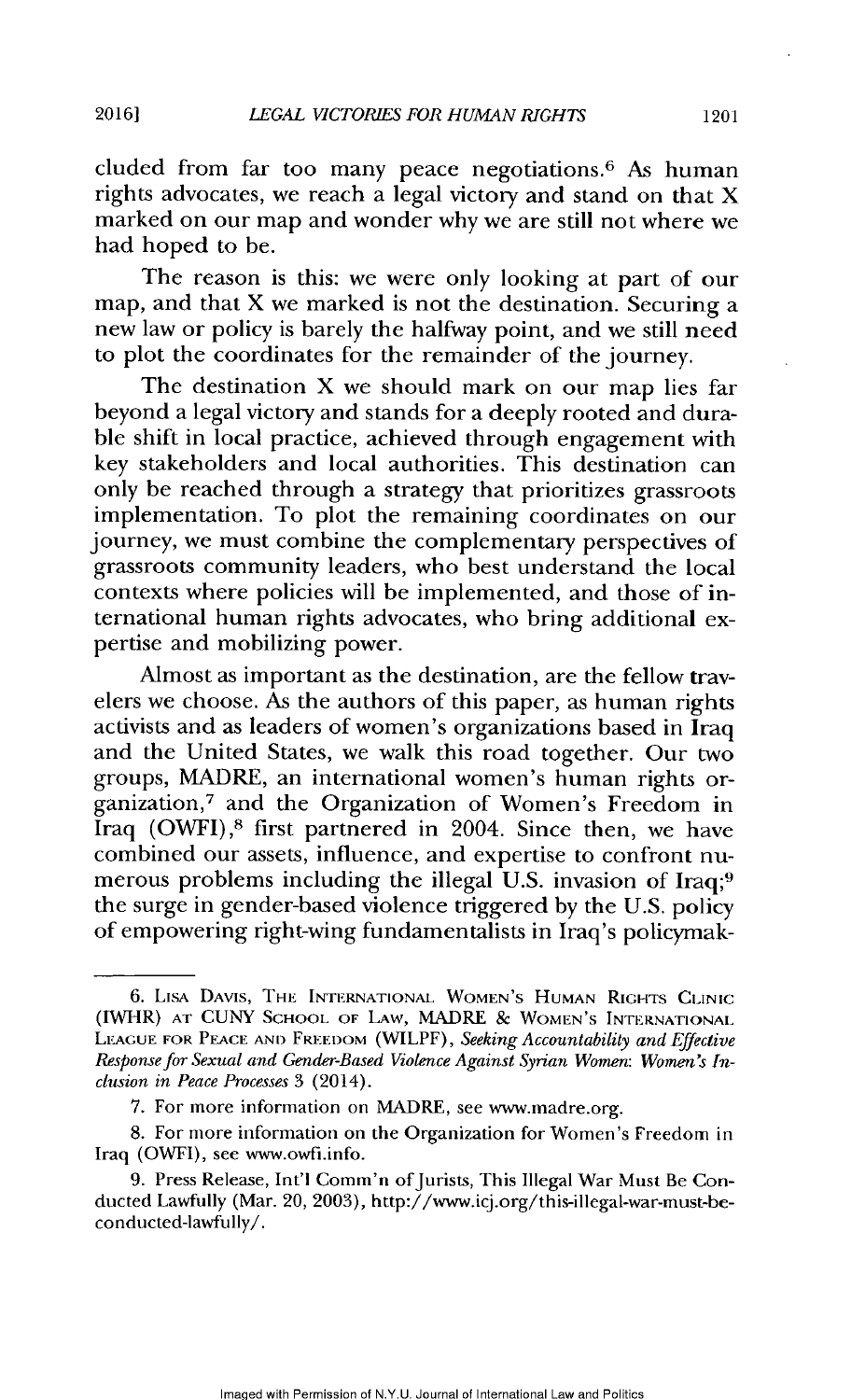ing;<sup>10</sup> the explosion of sectarian violence over years of warfare;<sup>11</sup> the reversal of women's gains in political, economic and social rights, including in Iraq's U.S.-brokered constitution;<sup>12</sup> the government reprisals and sexual attacks against women mobilizing in Iraq's Arab Spring;<sup>13</sup> and more recently, the crisis of the ISIS invasion.<sup>14</sup>

Today, the focus we share as organizations is on the rapidly developing crisis triggered by the June 2014 invasion of northern Iraq by the so-called Islamic State of Iraq and Syria  $(ISIS).<sup>15</sup>$  This crisis presents new threats to human rights, including the mass kidnapping and sexual enslavement of thousands of women, as well as the powerful re-emergence of fundamentalist sectarian militias in reaction to the ISIS invasion. We must expand our focus to include the full continuum of violence that women face-before, during, and after conflict.

Before the ISIS onslaught and the sectarian militia re-mobilization, women in Iraq already contended with laws that restrict access to women's shelters, discriminatory practices hampering their acquisition of identification papers, government harassment of civil society organizing, and social services that fail to adequately and respectfully address their gender-specific needs—particularly those who are survivors of violence.<sup>16</sup>

<sup>10.</sup> MADRE, PROMISING DEMOCRACY, IMPOSING THEOCRACY 10 (Mar. 2007), https://www.madre.org/sites/default/files/PDFs/1268922752\_iraq report.pdf.

<sup>11.</sup> Douglas A. Ollivant, *Renewed Violence in Iraq: Contingency Planning Memorandum No. 15, COUNCIL ON FOREIGN RELATIONS (Aug. 2012), http://* www.cfr.org/iraq/renewed-violence-iraq/p28808.

<sup>12.</sup> Edward Wong, *Iraqi Constitution May Curb Women's Rights*, N.Y. TIMES (Jul. 20, 2005), http://www.nytimes.com/2005/07/20/world/middleeast/ iraqi-constitution-may-curb-wornens-rights.html.

<sup>13.</sup> Ned Parker & Raheem Salman, *Pro-government Demonstrators Attack Protesters in Baghdad, L.A. TIMES* (Jun. 11, 2011), http://articles.latimes.com/ 2011/jun/11/world/la-fg-iraq-protests-20110611.

<sup>14.</sup> For a robust discussion about Iraqi women's organizations work to protect and promote human rights in the context of the ISIL conflict see Lisa Davis, *Iraqi Women Confronting ISIL: Protecting Women's Rights in the Context of Conflict,* 22 Sw.J. INT'L L. 27 (2016).

<sup>15.</sup> Also known as the Islamic State of Iraq and the Levant (ISIL) and the Islamic State (IS).

<sup>16.</sup> Lisa Davis, MADRE & Women's Int'l League for Peace & Freedom (WILPF), *The Threat of ISIL and the Situation of Women in Iraq,* U.N. Doc. A/ HRC/S-22/NGO/13 (Sept. 1, 2014).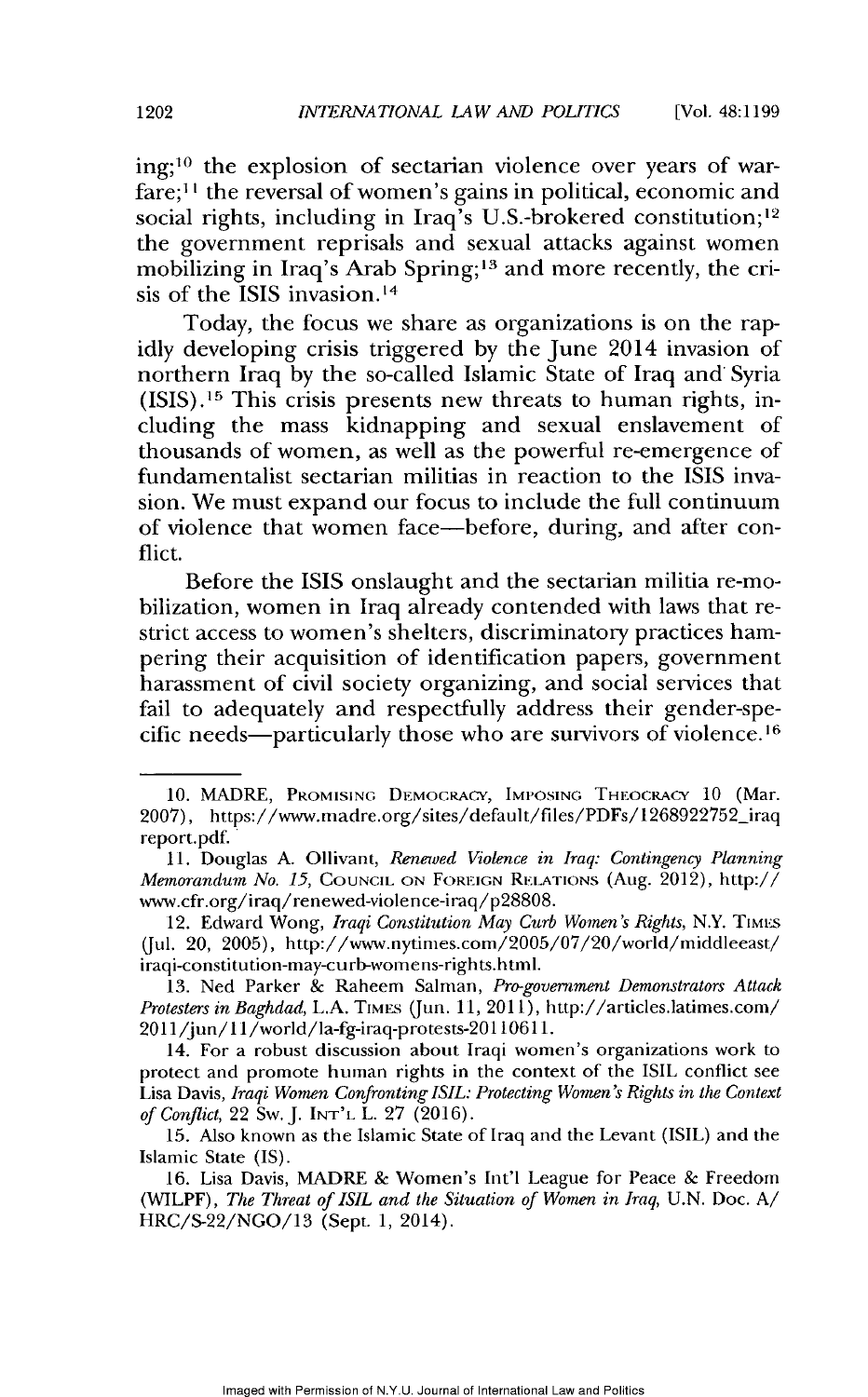When conflict occurs in a context wherein women already face this discrimination, their capacity to resist, survive, and rebuild after conflict is severely hampered.

To confront this full range of threats, grassroots women's organizations have called for a multi-phased strategy that includes:

- **"** Amending Iraq's policy currently prohibiting non-governmental organizations from operating shelters independently,<sup>17</sup> and then ensuring that women threatened with violence have a viable, expansive set of avenues of escape;
- **"** Changing legal provisions that require a woman to be accompanied **by** a male relative when applying for state identification, <sup>18</sup> and then educating and capacitating women to acquire that documentation and to use it to independently access social services.

# **II. PACKING** OUR **BAGS** FOR **A LONG JOURNEY:** THE **NECESSARY** TRAVELERS, TOOLS, **AND TACTICS**

# **A.** *Civil Society Engagement and Grassroots Organizing*

Community-based women leaders possess a keen awareness of the realities of women's experiences of discrimination and violence, including sexual violence, and they are best positioned to understand the specific context, religion, and culture of their communities, and the nuances that emerge at these intersections. This understanding can spell the success or failure of any attempt to translate government policy to community practice.

While the human rights framework was codified at the international level, violations and abuses are necessarily local, felt most immediately at the personal and community level. As such, grassroots activists often have the most direct line of connection to those most affected, or even may themselves be sur-

**2016]**

**<sup>17.</sup>** The International Women's Human Rights Clinic (IWHR) at **CUNY** School of Law, **MADRE,** The Organization of Women's Freedom in Iraq (OWFI) et al., *Seeking Accountability and Demanding Change: A Report on Women's Rights Violations in Iraq* **5-6** (Sept. **28, 2015)** [hereinafter IWHR, **MA-**DRE, OWFI et al., Sept. **2015** Report], http://tbinternet.ohchr.org/Treaties/CCPR/Shared%20Documents/IRQ/INT\_CCPR\_CSS\_IRQ\_21863\_E **.pdf.**

**<sup>18.</sup>** *Id.* at **8-9.**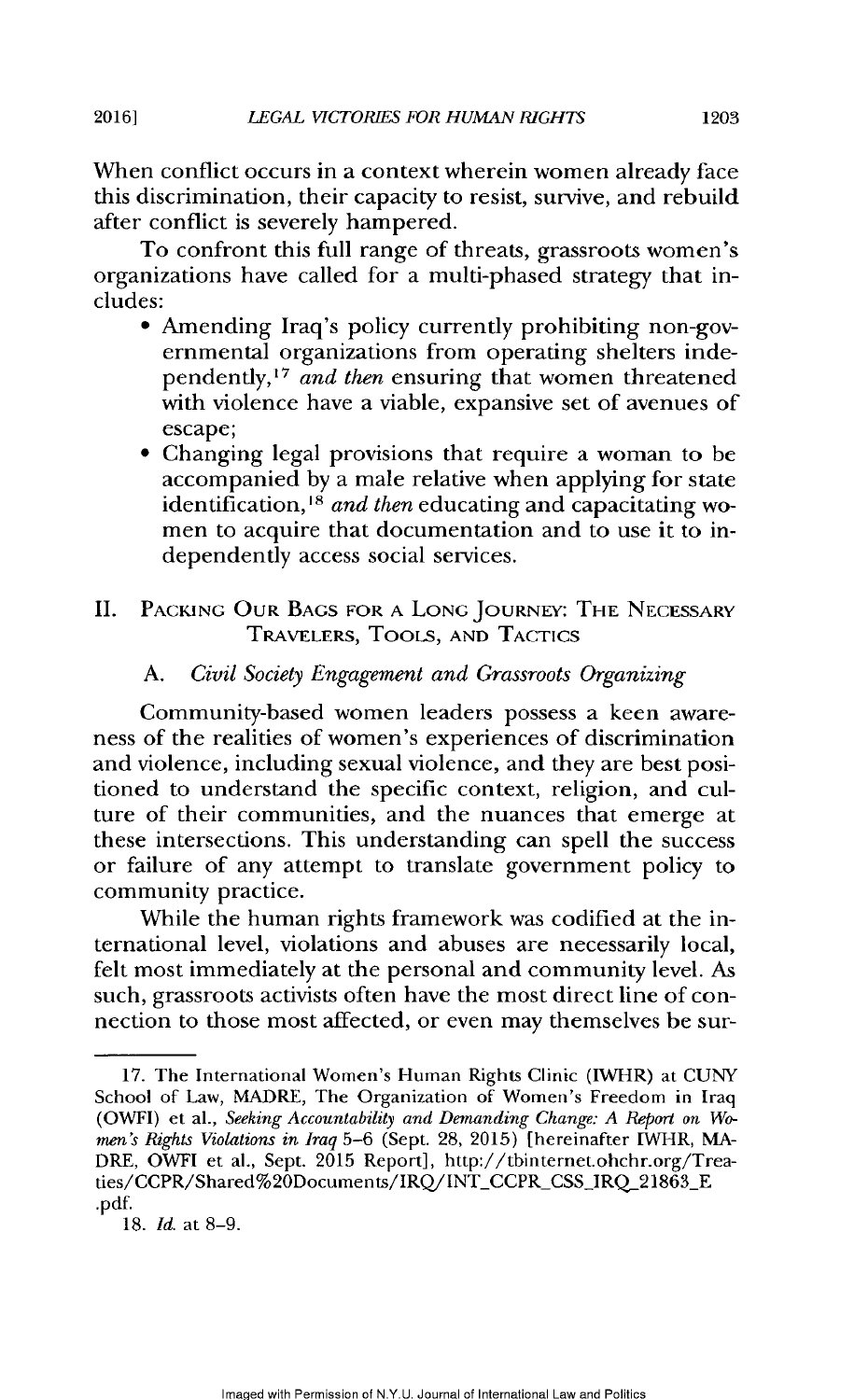vivors. As frontline actors, they can powerfully break silence and stigma, through personal examples and by speaking openly about abuse, and can initiate shifts in thinking and behavior within their communities. They can help ensure that the language used to name violations and the actions advocates take are ultimately controlled by survivors and local communities. Critically, frontline actors can ensure that survivors have agency and the space to speak out and take action in their own right. Furthermore, grassroots activists have a more encompassing grasp of the full range of identities possessed by a survivor, helping to ensure that her identity is not reduced to only the abuse that she has suffered.

By partnering with these community-based organizers, legal advocates can better learn the lay of the land and ensure that their strategies are deeply informed by local conditions and survivors' priorities.

### *B. Legal Strategy*

An unjust distribution of power in global policymaking and economic structures has meant that the decisions that negatively impact people's lives and generate human rights violations are often made far from the communities and people impacted. For instance, Iraqi people have found themselves buffeted by shockwaves triggered far from home, including in the U.N. decision to impose sanctions on  $Iraq^{19}$  or in the U.S.led invasion. The structure of international policymaking leaves little room for accountability to local needs. Without the leverage of a legal strategy to push their way into and meaningfully influence those rarefied decision-making spaces, the work of grassroots activists remains limited and exhausting.

By partnering with advocates with expertise in international human rights law, in the practices of our global institutions, and in the decision-making processes of those institutions, grassroots activists can multiply their impact. With the help of human rights legal advocates, grassroots organizations can further engage with their own governments in the language of law and policy.

<sup>19.</sup> Press Release, UNICEF, Iraq Surveys Show 'Humanitarian Emergency,' U.N. Press Release CF/DOC/PR/1999/29 (Aug. 12, 1999).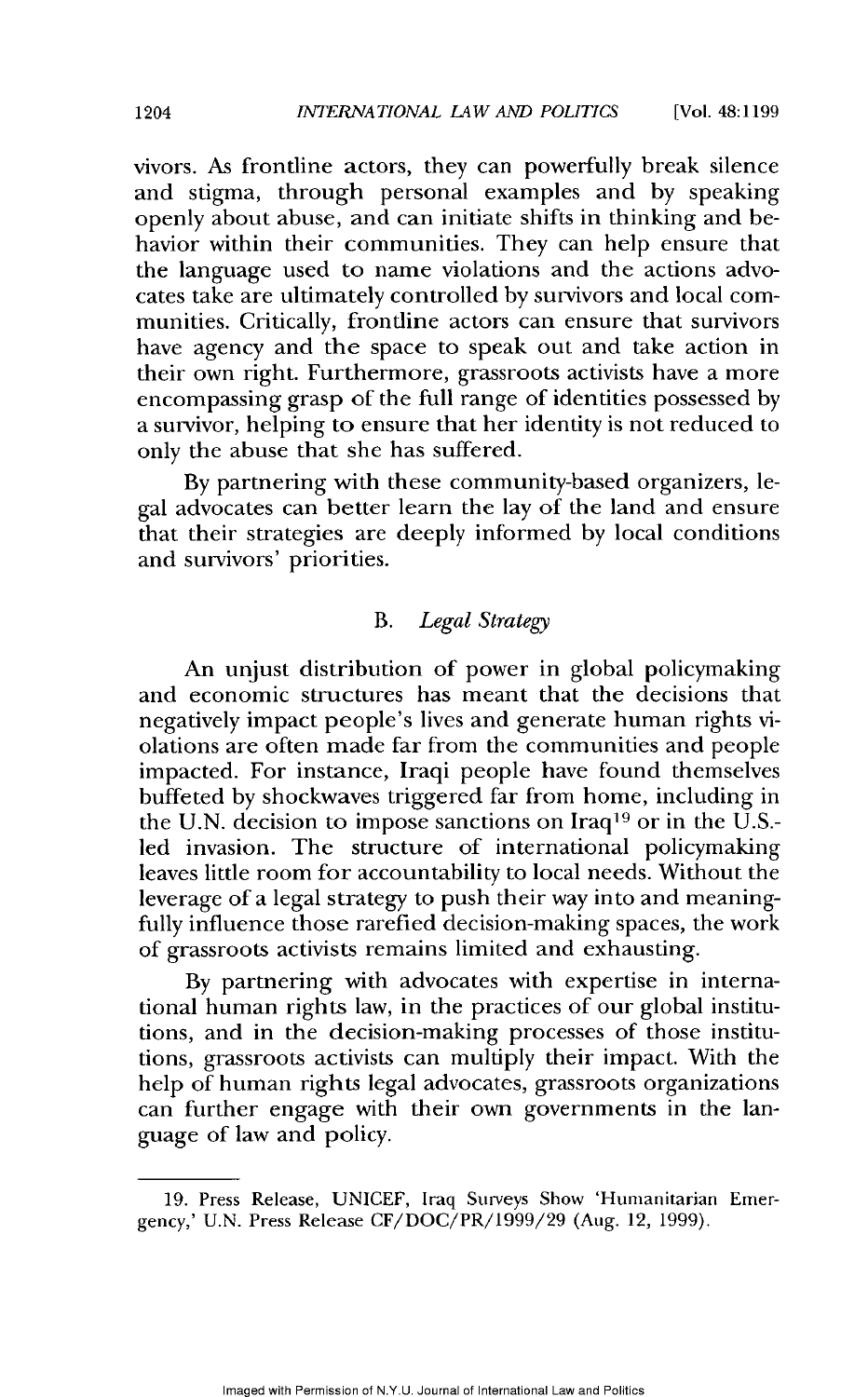# III. **PLOTTING OUR MAP** OF **ACTION: MAKING A** SHARED STRATEGY **POSSIBLE**

The map of action for advocates starts with listening to women who are on the frontlines and whose perspectives and priorities are largely absent from policymaking. Recognizing women's gendered roles as caretakers of the family and the home requires ensuring that grassroots partners have the material aid and direct services they need to allow local activists to meet immediate needs for themselves and their communities. In a context of war, as in Iraq, women often organize in their communities to meet urgent needs for food, shelter, water, clothing, and other humanitarian essentials.<sup>20</sup> This work is time-consuming and labor-intensive, yet vital. When advocates recognize those efforts and mobilize to help women meet those basic needs, alleviating those responsibilities, grassroots activists can better focus on simultaneous goals such as participating in a long-term legal advocacy strategy.

This map of action must also include training so that activists gain the capacity to represent their issues to policymakers. The map of action also entails consultations between local women activists and other stakeholders, including governments, funders, **U.N.** agencies, and larger NGOs. This approach facilitates conversations not only between communitybased women and policymakers at all levels, but also between women activists in diverse contexts. Another step charted on our map of action links grassroots women around the world to one another in knowledge-exchanges and larger conferences where they are able to share strategies, learn from each other's best practices, and coordinate agendas.

For instance, throughout 2015, OWFI and MADRE facilitated this kind of collaborative training and agenda-setting. In partnership with the Women's International League for Peace and Freedom (WILPF) and the International Women's Human Rights (IWHR) Clinic at the City University of New York **(CUNY)** Law School, we brought community-based activists from Iraq and Syria together in Istanbul to discuss the living conditions for women, girls, and other marginalized persons under ISIS control, and debated strategies for resistance

<sup>20.</sup> **NADJE AL-Au** & **NICOLA** PRAr, **WHAT KIND** OF LIBERATION? **WOMEN AND** THE **OCCUPATION OF** IRAQ 122-126 (2009).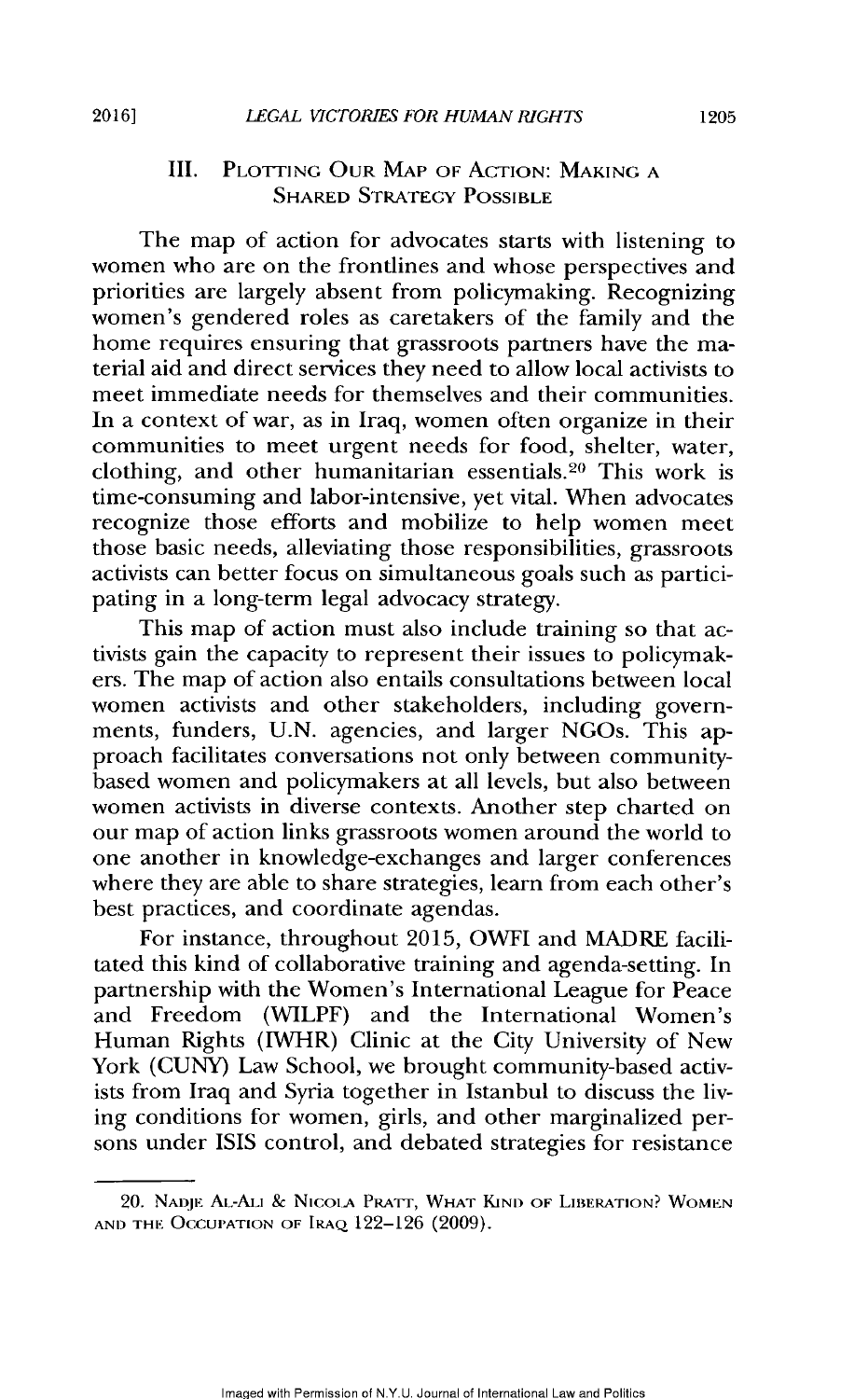and long-term change. This conference also included space for representatives of key governments and donor states to participate, learn from women's expertise, and support women's grassroots solutions. The CUNY Symposium, Women Confronting ISIS: States Strategies and Local Responsibilities, $21$  that followed, worked to join grassroots activists, policymakers, and experts in international human rights and legal strategy to further hone and develop a shared strategy.

Furthermore, the map of action requires addressing roadblocks born of discrimination on the basis of gender, class, race, and ethnic identity. To do this, childcare, stipends, translation, and accessible versions of legal instruments, including for non-literate women, must be made available to all partners to ensure their ability to participate fully.

Institution-building at the local level is critical for community-based women's organizations to support activists' participation, despite social norms that deny women a public voice or the opportunity for autonomous organizing.

Finally, this map of action must ensure that advances at the international level are "brought home," by the activists who helped realize them. This critical stage is too often neglected by a siloed approach that focuses efforts and secures wins at the international level only. We must ensure that activists can implement promising policies and actually improve conditions on the ground.

#### *A. The Map in Action: Providing Access to Shelter*

In the non-Kurdish part of Iraq, non-governmental organizations seeking to protect women from violence face a significant block. Vague and confusing government regulations mandate that the state must provide shelter to women escaping violence, but some authorities have interpreted this to mean that *only* the government can run shelters, and NGO should be prohibited.<sup>22</sup> Attempts by NGOs like OWFI to clarify

<sup>21.</sup> For more information, see CUNY Symposium, *Women Confronting ISIS: Local Strategies and States' Responsibilities Symposium, YouTube (July 2,* 2015), https://www.youtube.com/playlist?list=PLT4-4QCIWZOsDRb-eODZJ PBROTthwsiAV

<sup>22.</sup> IWHR, MADRE, OWFI et al., Sept. 2015 Report, *supra* note 17, at 4.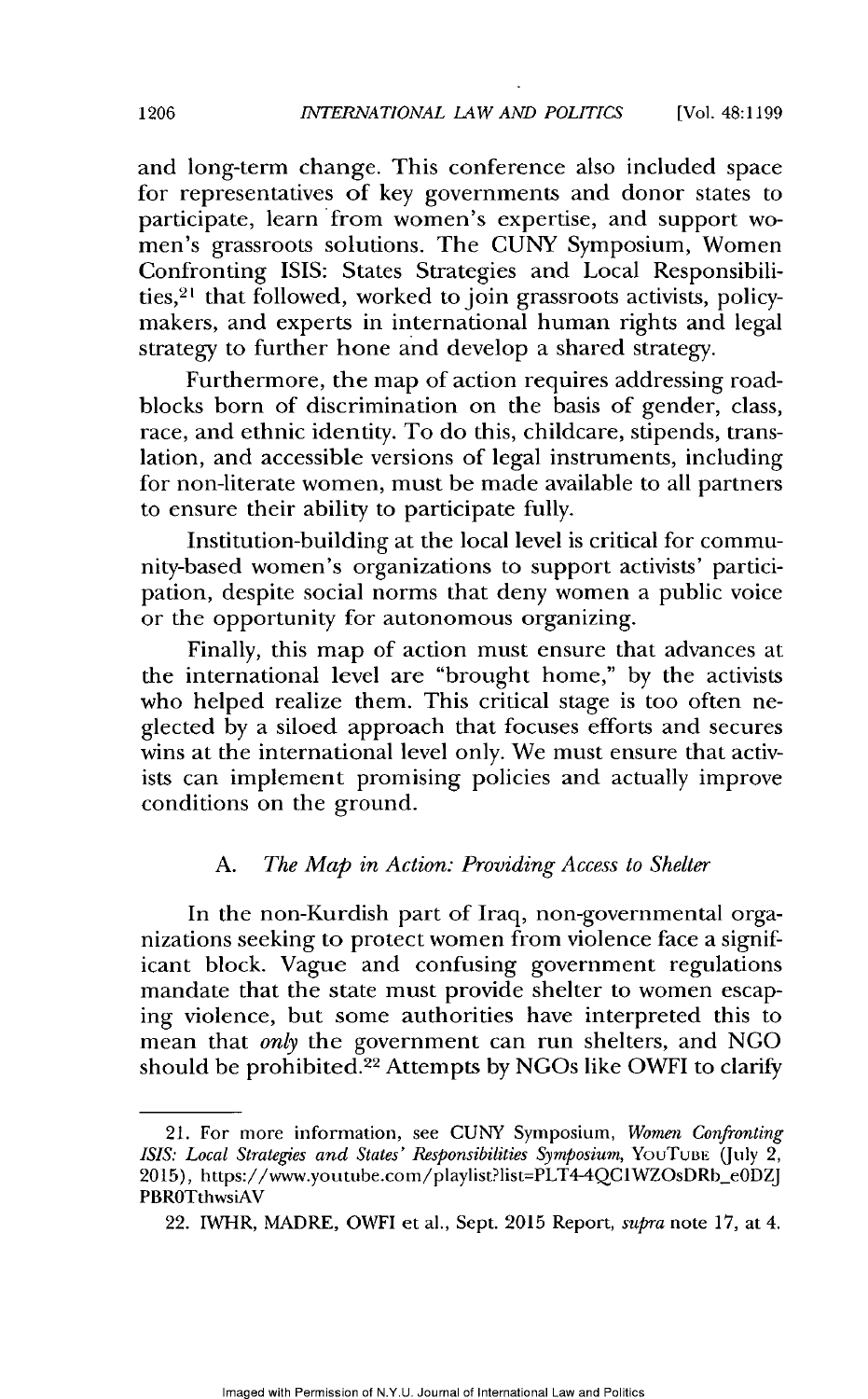*LEGAL VICTORIES FOR HUMAN RIGHTS*

their role and seek official sanction have been stymied by bureaucracy and arbitrary police raids.<sup>23</sup>

Nevertheless, since its founding, OWFI has operated shelters for women fleeing violence. They harbor women threatened with so-called "honor" killings by their families, women targeted by fundamentalists for their activism or for their professional lives, and women who have survived or are escaping other forms of violence, including sexual slavery by ISIS. These women have benefited from the counseling and community of support provided by OWFI. Crucially, many women leaders within OWFI have survived violence and transformed themselves into role models, mentors, and protectors for shelter residents. These leaders embody the healing power of activism, inspiring many shelter residents to become activists in their own right.

The 2014 ISIS invasion triggered a crisis of mass displacement in Iraq, as millions fled from the occupied north to the relative safety of southern Iraq, converging in certain city hubs like Karbala.<sup>24</sup> As men were conscripted into the fighting or killed, OWFI reported a rise in the number of women-headed households.<sup>25</sup> These women were soon faced with a bureaucratic obstacle rooted in a discriminatory policy that requires women to be accompanied by a male relative when seeking official state identification papers.<sup>26</sup> Women who fled for their lives in the face of the ISIS onslaught and who had lost their papers had difficulty in registering for aid, enrolling their chil-

<sup>23.</sup> The International Women's Human Rights Clinic (IWHR) at CUNY School of Law, MADRE, The Organization of Women's Freedom in Iraq (OWFI) et al., *Seeking Accountability and Demanding Change: A Report on Women's Human Rights Violations in Iraq Under the UN Convention Against Torture* (Jul. 27, 2015) [hereinafter IWHR, MADRE, OWFI et al., July 2015 Report], http://www.law.cuny.edu/academics/clinics/hrgj/publications/Seeking-Accountability-and-Demanding-Change.pdf.

<sup>24.</sup> *Analysis: Iraq's Forgotten Displaced,* IRIN (Aug. 22, 2014), http://www .irin news.org/report/ 100524/analysis-iraqs-forgotten-displaced.

<sup>25.</sup> HuffPost Live, *Suicide, Rape, Murder: Life For Women In Iraq Under ISIS,* **HUFFINCTON** POST: LIvE (June 24, 2014), http://ive.huffingtonpost.com/r/ highlight/53a9dd76fe3444e69f00014d.

<sup>26.</sup> U.S. DEP'T OF STATE,, 2010 **COUNTRY** REPORTS ON HUMAN RIGHTS PRACTICES: IRAQ 29 (Apr. 8, 2011), http://www.state.gov/documents/organization/160462.pdf (noting the MOI Passport office maintains a policy that women must have the consent of a close male relative to obtain a passport).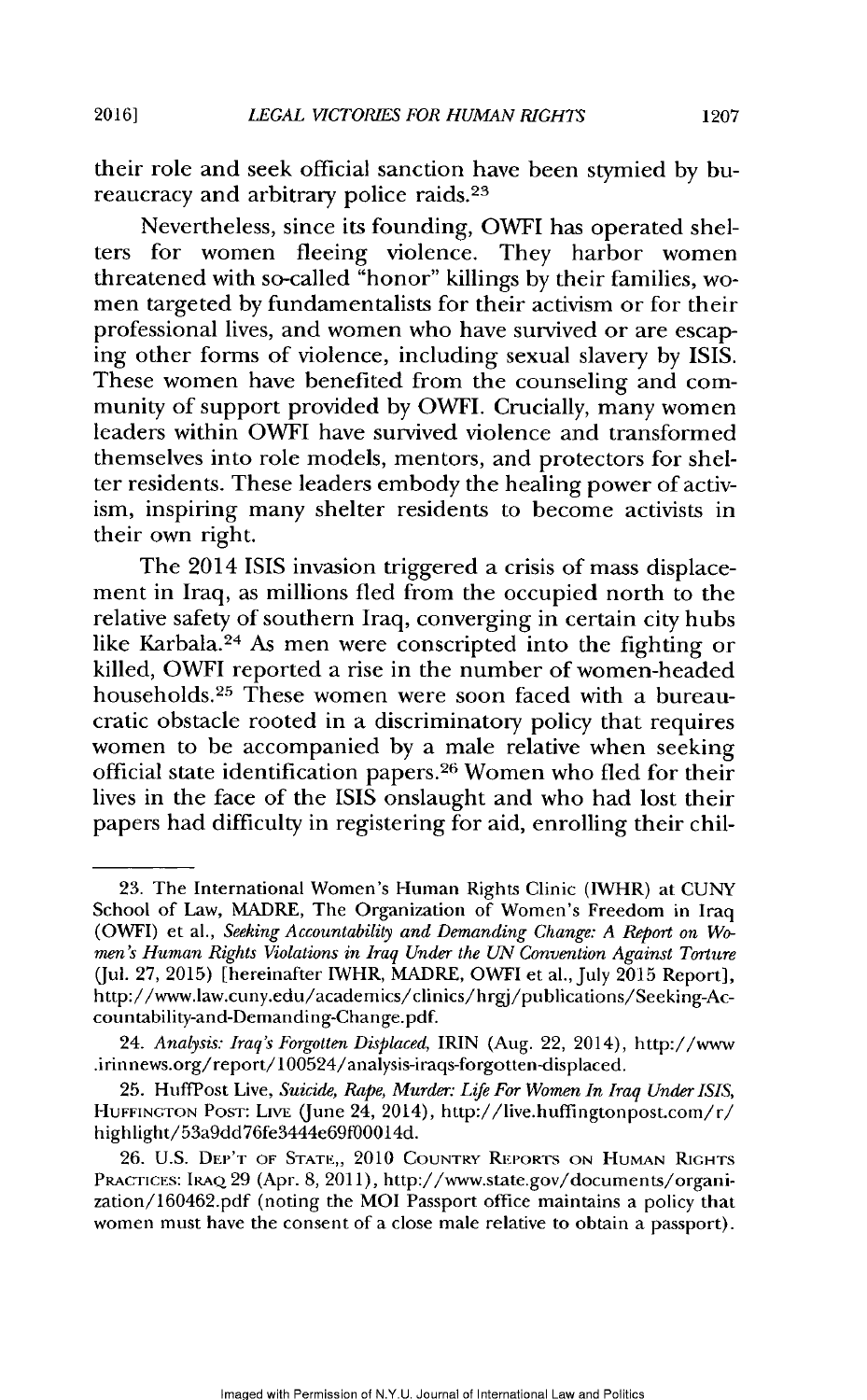dren in school, and seeking health care and other state-provided services.

#### B. *The Map in Action: Making State Identification Available to Women*

This influx in displaced persons also opened an opportunity to shift oppressive policies and narratives. For example, some local NGOs presented the argument before a local council in Karbala that the current crisis necessitated that an exception be made in the *defacto* prohibition of NGO-run shelters. The council concurred, establishing a precedent-setting agreement with OWFI.<sup>27</sup> Soon after, a local judge in the city of Samarra followed suit and issued a letter allowing OWFI's work to shelter displaced people. <sup>28</sup>

This same strategy has been applied to discriminatory identification (ID) laws, which require a male family member to be present for a woman to receive an ID card. For instance, in Samarra, OWFI successfully navigated securing IDs for 60 families of displaced persons (with an average of five people in each family).<sup>29</sup> Through this process, OWFI not only smoothed the way for those specific individuals to access much-needed services, but they also strengthened their local connections with sympathetic judges and government officials-potentially fellow travelers on our map to lasting social change.

The path forward requires that we build on these precedents, holding forth official commitments and informal agreements established at the local level as a model for other local and national authorities to follow. This strategy holds the promise to enact legal protections for women that would outlive the current crisis.

Meanwhile, the vision of a protected right to NGO-run shelters and women's identification papers can only be real-

<sup>27.</sup> IWHR, MADRE, OWFI et al., July 2015 Report, *supra* note 19, at 8.

<sup>28.</sup> Letter from Mr. Sami Abdallah Salih, The Secretary General of the Local Council, Samarra City, to Mr. Majid Hameed Yaseen, Office Coordinator at the Organization of Women's Freedom in Iraq, Samarra Branch, (Dec. 3, 2014) (on file with authors).

<sup>29.</sup> Memorandum from Mr. Majid Hameed Yaseen, Office Coordnator at the Organization of Women's Freedom in Iraq, Samarra Branch (Sept. 10, 2015) (on file with authors).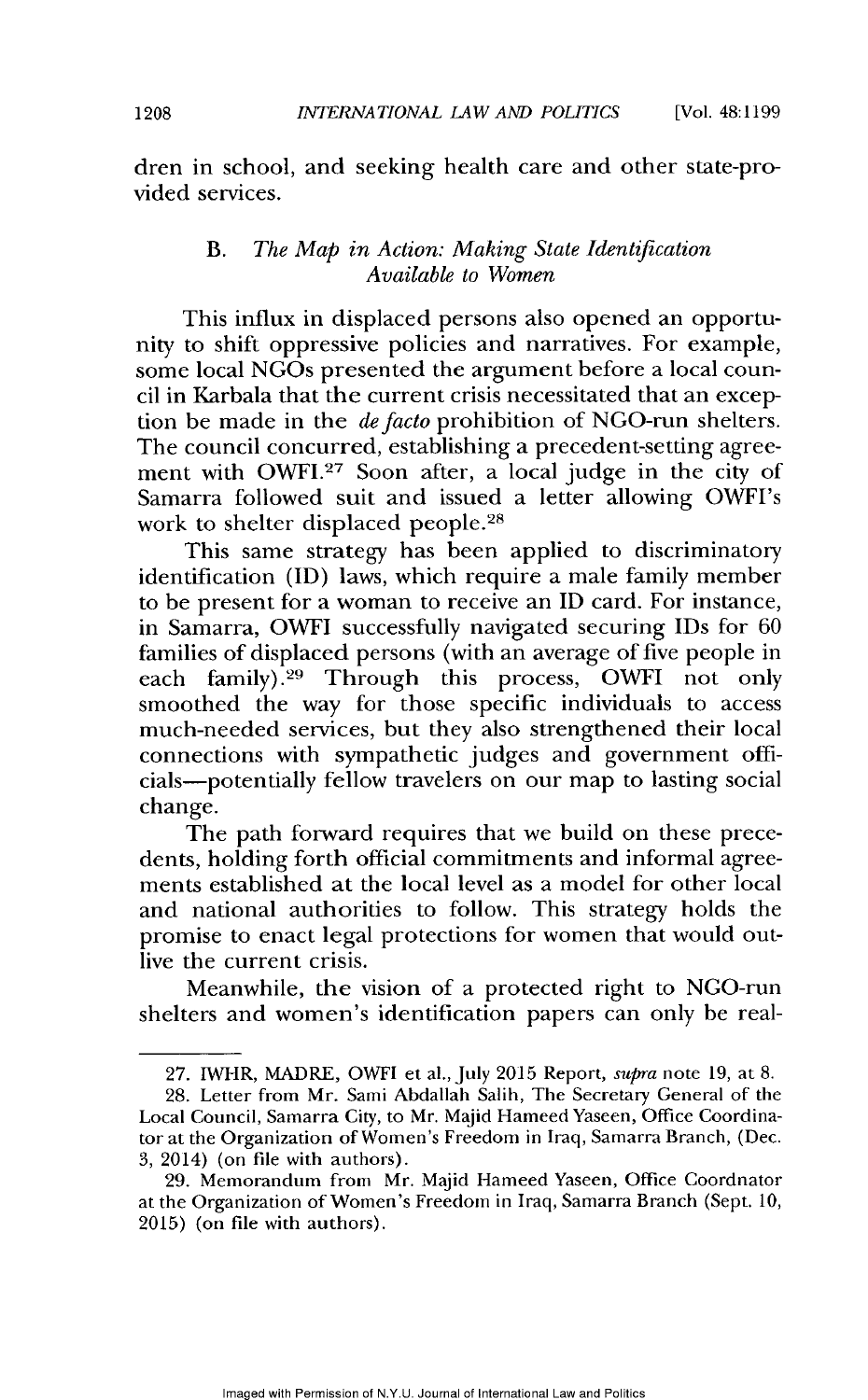ized by investing concrete resources to sustain the grassroots organizations who implement those practices. Furthermore, we must confront obstacles, such as community stigma, that prevent effective advocacy and organizing for women's human rights. Through their "bottom-up" norm setting, community organizing outreach, and public education efforts, grassroots organizations are well positioned to take on this challenge.

## IV. CONCLUSION

Grassroots activists who understand the root political causes of material deprivation and human rights violations often run a risk of violence and retribution for speaking out.<sup>3</sup><sup>0</sup> Despite the greater challenges, local groups who promote transformational and lasting social change understand the power of combining direct services and legal strategy. In this way they work to support the immediate needs of those most impacted by human rights violations, while working to eradicate the long-term underlying causes of abuse.

Through working in the context of the ISIS conflict, local activists demanding social change have also become legal reformers capable of mobilizing a grassroots constituency. through their provision of vital services. While they face danger, their strategy-combining local and global advocacy and mobilization-situates them in an international mapping of women's rights activists, policymakers, and media. They are not alone and have the protection and solidarity of fellow travelers.

The journey to the kind of durable victory that changes the conditions of people's lives is long and requires careful consideration of the local and root conditions that create human rights abuses, not to mention the immediate and longterm impact of harmful policies. The only actors with adequate expertise and access to the level of detail required are community-based, grassroots activists. Thus, in order for a legal strategy to succeed in advancing human rights, it must consider grassroots conditions and prioritize the leadership of local activists. Such a legal strategy can only generate social

<sup>30.</sup> For example, OWFI has been threatened with government and militia raids of their women's shelters and faced accusations of running brothels.